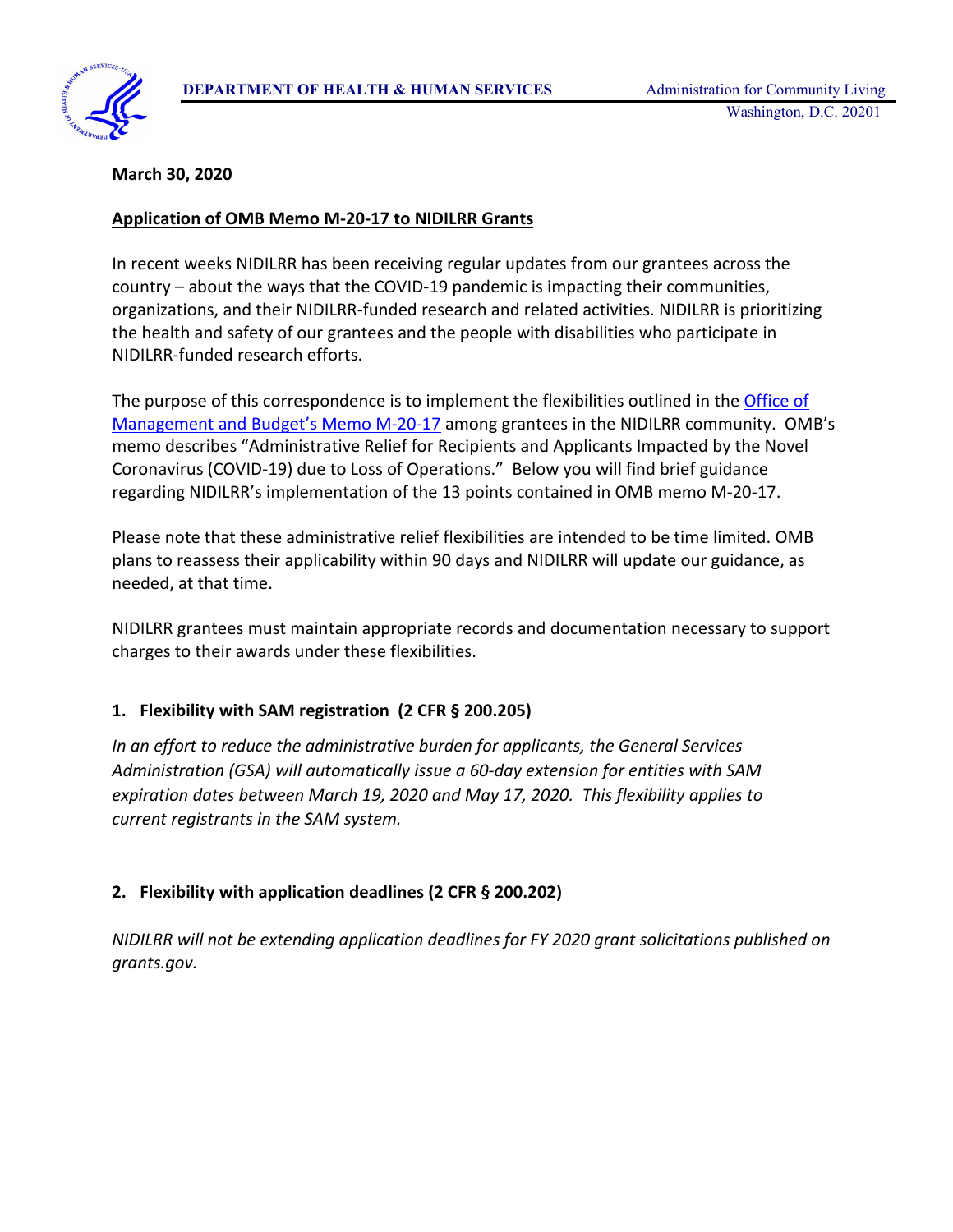## **3. Waiver for Notice of Funding Opportunities (NOFOs) Publication (2 CFR § 200.203)**

*NIDILRR does not anticipate publishing emergency NOFOs. NIDILRR's remaining FY 2020 NOFOs will allow applicants at least 60 days to apply.* 

## **4. No-cost extensions on expiring awards (2 CFR § 200.308)**

*This flexibility is consistent with NIDILRR's practice (and other research grant-making agencies' practice) of granting no-cost extensions to our grantees who are conducting research and related activities.* 

*For awards that are active as of March 31, 2020 and scheduled to expire prior or up to December 31, 2020, ACL / NIDILRR will grant an extension for up to twelve (12) months as long as the extension is not prohibited by statute, regulation, or terms and conditions of the award. No cost extension requests to the NIDILRR Project Officer must include a justification for the request. When applicable, the request should include sufficient explanation regarding the impact of COVID-19 on program activities. NIDILRR / ACL will track and document all approved no cost extensions granted under this authority.*

### **5. Abbreviated non-competitive continuation requests. (2 CFR § 200.308)**

*NIDILRR Annual Performance Reports -- which provide updates on grantee progress and justification for planned continuation awards, are due on July 1, 2020. Consistent with our approach outlined under items 6 and 10 in this memo, NIDILRR anticipates that grantees will have staff time available to complete the full Annual Performance Report (APR) by this established due date. If grantees do not have staff or staff time available to complete the full NIDILRR APR due to constraints related to COVID-19, they must contact their Project Officers by no later than June 1, 2020 to request an extension of the due date for their required FY 2020 APR. If requesting such an extension, grantees must provide at least a brief statement to their Project Officer to verify that they are in a position to resume or restore their project activities; and to accept a planned FY 2020 continuation award*.

## **6. Allowability of salaries and other project activities (2 CFR § 200.403, 2 CFR § 200.404, 2 CFR § 200.405)**

*During times of potentially limited grantee research and related activities due to COVID-19, NIDILRR grantees may continue to charge salaries and costs incurred for other project activities to current active federal awards. Such charging of salaries must be consistent with the grantee's policy of paying salaries under unexpected or extraordinary circumstances. As all planned continuation award amounts and performance periods are finite in nature, grantees should not assume additional funds will be available in the future to offset salaries paid under*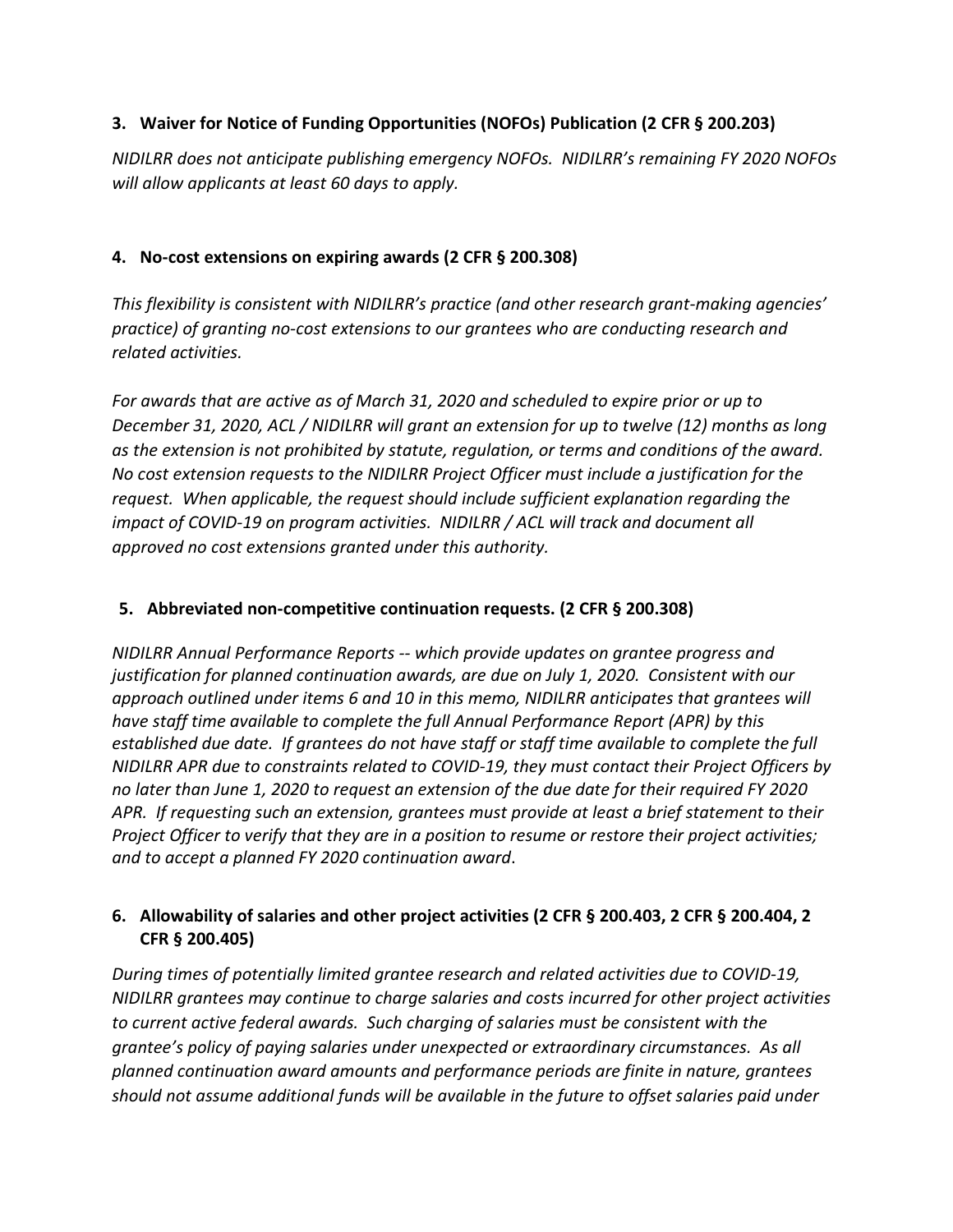*this flexibility. Charging of salaries under this flexibility may result in a shortage of funds to eventually carry out the planned NIDILRR grant activities. NIDILRR will continue to evaluate the grantee's ability to resume the project activity in the future and the appropriateness of future funding, as done under normal circumstances – based on future progress reports and other communications. If exercising this flexibility, grantees must maintain appropriate records and cost documentation as required by 2 CFR § 200.302 (Financial management) and 2 CFR § 200.333 (Retention requirement of records), to substantiate the charging of any salaries and other project activities costs related to interruption of operations or services.*

# **7. Allowability of Costs not Normally Chargeable to Awards(2 CFR § 200.403, 2 CFR § 200.404, 2 CFR § 200.405)**

*Under this flexibility, grantees are allowed to charge costs to their award such as cancellation of events or travel, or costs for other activities necessary and reasonable for the performance of the award, or the pausing and restarting of grant-funded activities due to the public health emergency. Recipients must maintain appropriate records and cost documentation as required by 2 CFR § 200.302 (Financial management) and 2 CFR § 200.333 (Retention requirement of records), to substantiate the charging of any cancellation or other fees related to interruption of operations or services. Grantees exercising this flexibility should not assume additional funds will be available if the charging of cancellation or other fees to the grant result in a shortage of funds to eventually carry out the planned activity, event, or travel.* 

### **8. Prior approval requirement waivers(2 CFR § 200.407)**

*Some prior approval requirements not already addressed in this document may be waived as necessary. Grantees should contact their project officers with specific questions about prior approval waivers not addressed under other numbered flexibilities in this memo.* 

# **9. Exemption of certain procurement requirements (2 CFR§ 200.319(b), 2 CFR§ 200.321)**

*Please contact your NIDILRR Project Officer if you have any questions about this potential flexibility.*

### **10. Extension of financial and other reporting (2 CFR§ 200.327, 2 CFR§ 200.328)**

*Under this item, NIDILRR may allow grantees to delay submission of financial, performance and other reports up to three months beyond the normal due date. As discussed under item 5 in this memo, NIDILRR Annual Performance Reports (APRs) are due on July 1, 2020. NIDILRR*